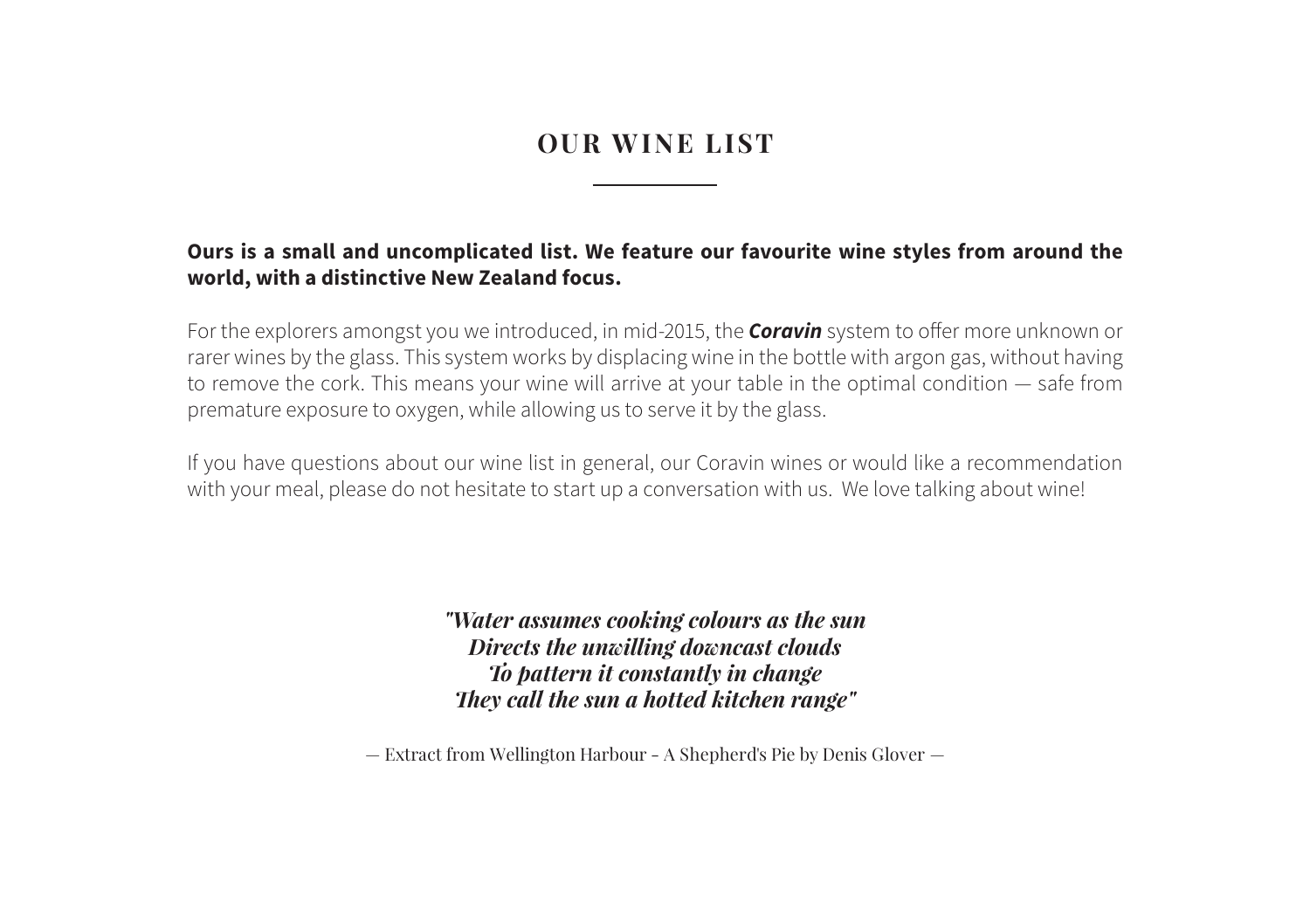# **Aperitifs**

| <b>La Guita,</b> Manzanilla, Jerez, ES<br>Tangy, salty, fresh & delicate. These light finos from Sanlucar are full of umami & will get the palate ready to eat!                                                                 |      |
|---------------------------------------------------------------------------------------------------------------------------------------------------------------------------------------------------------------------------------|------|
| Spritztraminer<br>A wine spritzer made with Gewürztraminer; floral, fruity, light & pretty                                                                                                                                      |      |
| <b>Lillet Cocktail</b><br>Lillet Blanc, thyme tincture, soda spritz & lemon                                                                                                                                                     |      |
| <b>Pineau des Charentes</b><br>Served on ice. A slightly sweet regional French take on apero with bitingly fresh flavours.                                                                                                      |      |
| Markus Molitor, Bernkasteler Badstube Kabinett, 2014, Mosel, DE<br>Classic German Riesling is a perfect way to whet the appetite; refreshingly light & racy. Balanced by delicate<br>sweetness & lifted floral apple aromatics. | 14.5 |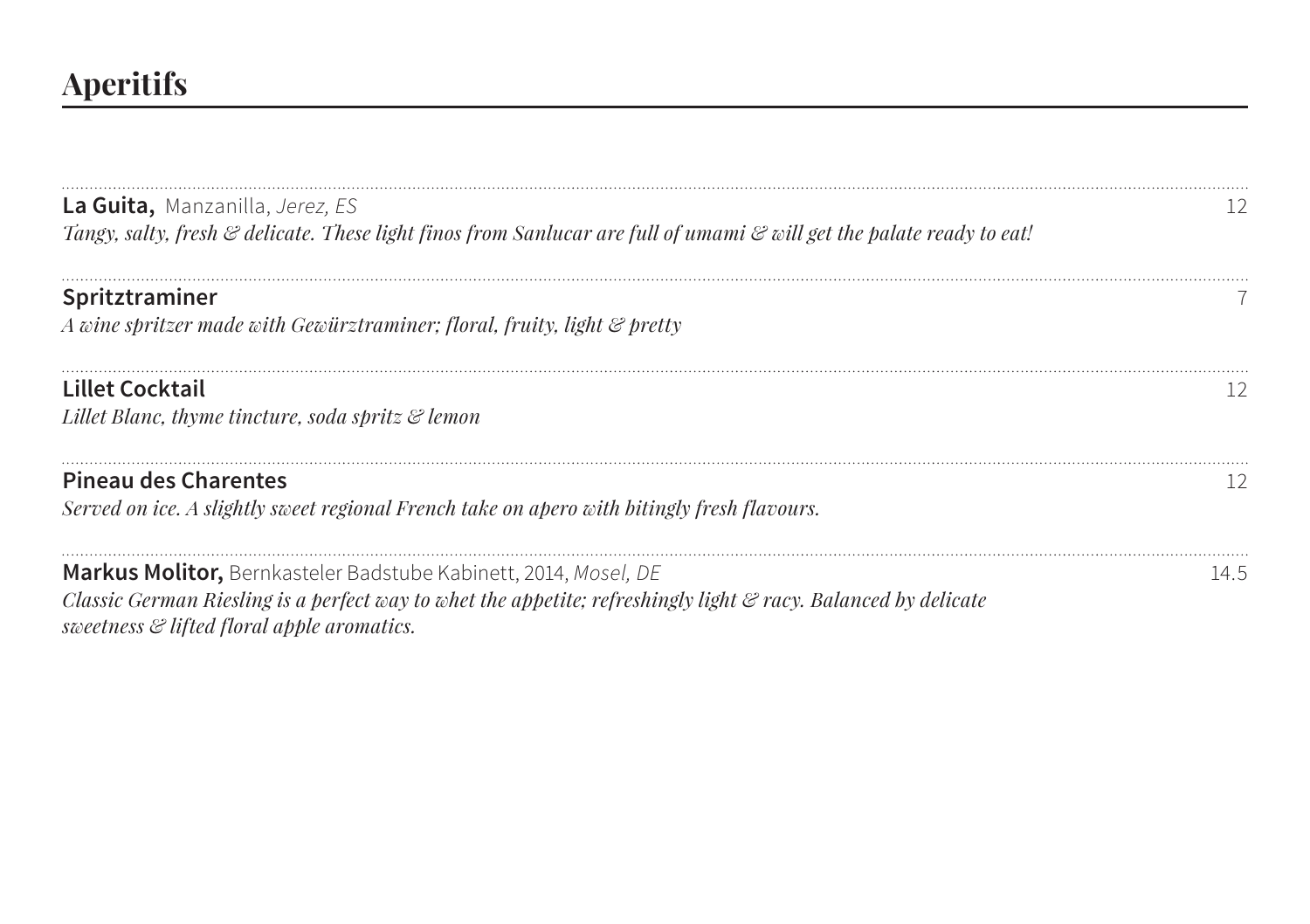## **CHAMPAGNE TAITTINGER**

### *"Taittinger, in my eyes, is an oasis. Our rocks are a family, a history. Our coconuts are the best grapes. Our water is the best juice. Every day, I am trying to elaborate Taittinger as the last reliable, sexy and pleasant thing on earth. A wine to lift you in heaven and make you stay there!"*

— Clovis Taittinger, August 2016 —

| Taittinger, Cuvée Prestige, Brut, NV                        |  |
|-------------------------------------------------------------|--|
| Taittinger, Cuvée Prestige, Brut, NV (375ml)                |  |
| Taittinger, Prélude, Brut, NV                               |  |
| Taittinger, Rosé Prestige, Brut, NV                         |  |
| Taittinger, Brut Millésime, 2012                            |  |
| Taittinger, Comtes de Champagne Blanc de Blancs, Brut, 2006 |  |

Pierre Taittinger had fallen in love with the Château and vineyards that comprise the modern day estate well before he purchased it in 1932. That initial passion that inspired Pierre to settle in Champagne has persisted through the generations; it is, after all, the last Grande Marque Champagne house to remain family owned and operated.

The strong backbone of these wines lends them to a wide array of fare including richer and more wholesome items; an obvious choice for a kitchen that works so harmoniously with bold flavours and wood fire.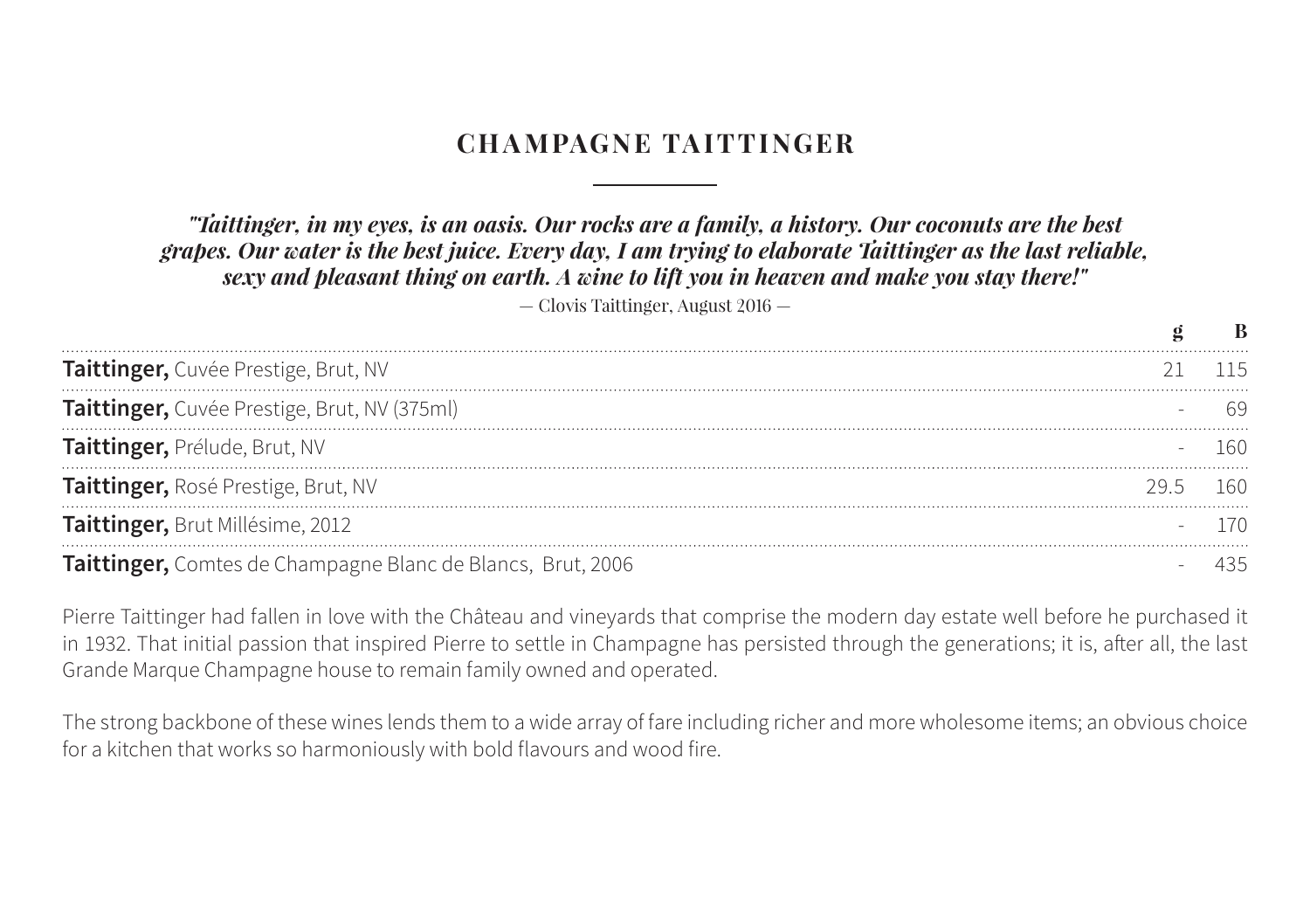| Gatinois, Grand Cru, Brut, NV, Aÿ, Vallée de la Marne                                        |  |
|----------------------------------------------------------------------------------------------|--|
| Domaine Vilmart & Cie, Grande Réserve Brut 1er Cru, NV, Rilly-la Montagne, Montagne de Reims |  |
| Larmandier-Bernier, Longitude, Blanc de Blancs, Extra Brut, NV, Côte des Blancs              |  |
| Veuve Clicquot Ponsardin, Rosé, Brut, NV                                                     |  |
| Pol Roger, Blanc de Blancs, Brut, 2008                                                       |  |
| Bollinger, La Grande Année, Brut, 2007                                                       |  |
| Dom Pèrignon, Blanc, Brut, 2006                                                              |  |

### MAGNUMS

| <b>Bollinger, Special Cuvée, Brut, NV (MAGNUM)</b> | 340 |
|----------------------------------------------------|-----|
| Veuve Clicquot Ponsardin, Rosé, Brut, NV (MAGNUM)  |     |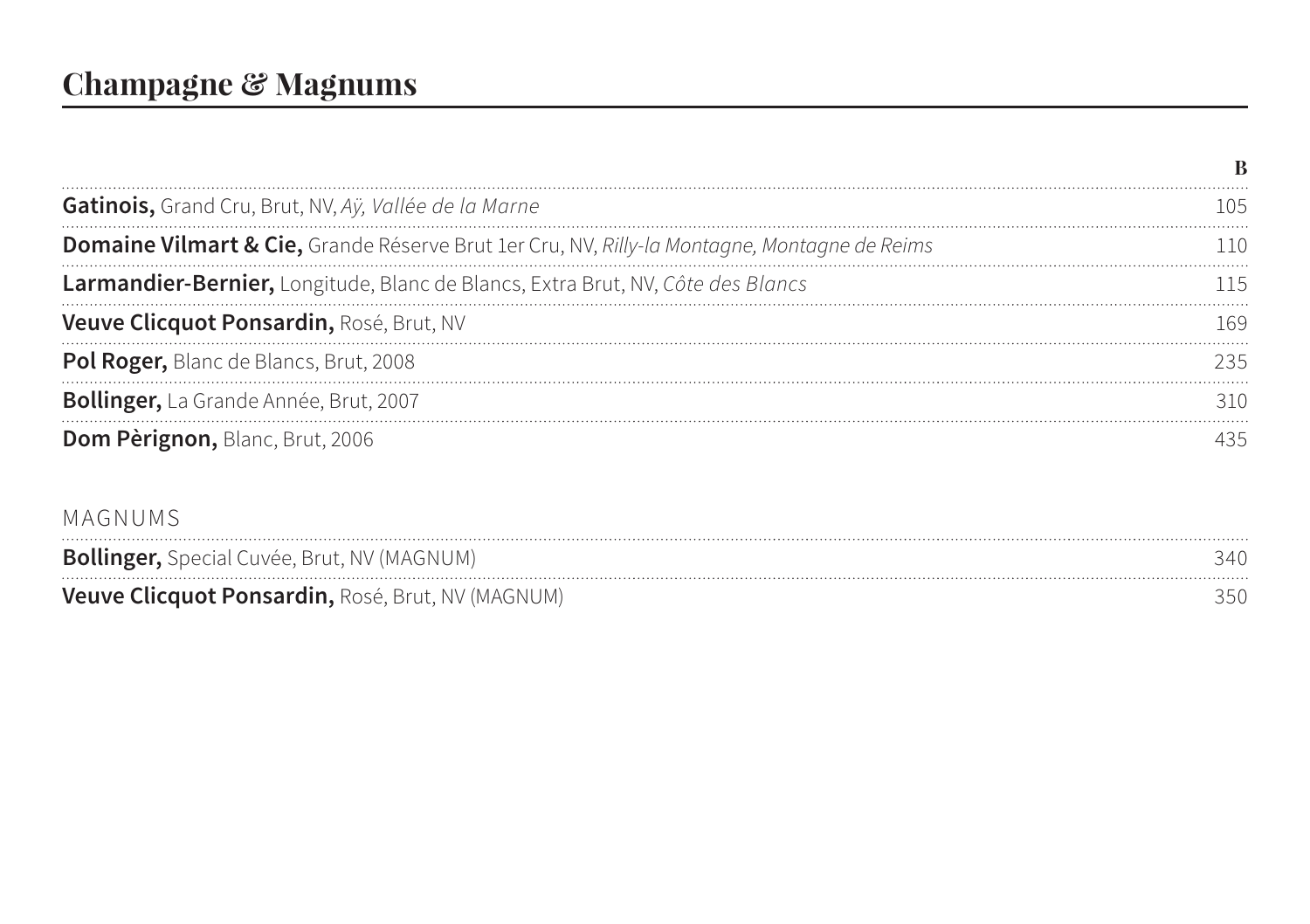## **Sparkling**

| PROSECCO                                                |  |
|---------------------------------------------------------|--|
| Sartori, Prosecco, V.S.Q.A Brut NV, Veneto, IT          |  |
| MÉTHODE TRADITIONELLE                                   |  |
| Palliser Estate, Brut, 2014, Martinborough Terraces, NZ |  |
| Nautilus, Brut Rosé, 2014, Marlborough, NZ              |  |

### **NOBLE NOTES**

Bubbles in your wine can arise from several different methods, resulting in quite different flavours. Méthode Traditionelle (the Champagne method) derives its bubbles from a second fermentation that happens in the bottle, after which the wine is aged for years on the fermentation lees to gain the classic complex, toasty, brioche aromas and creaminess on the palate. Prosecco's bubbles arise from fermentation in large tanks for a much shorter period before being bottled, which is why it is much fruitier and fresher without toastiness.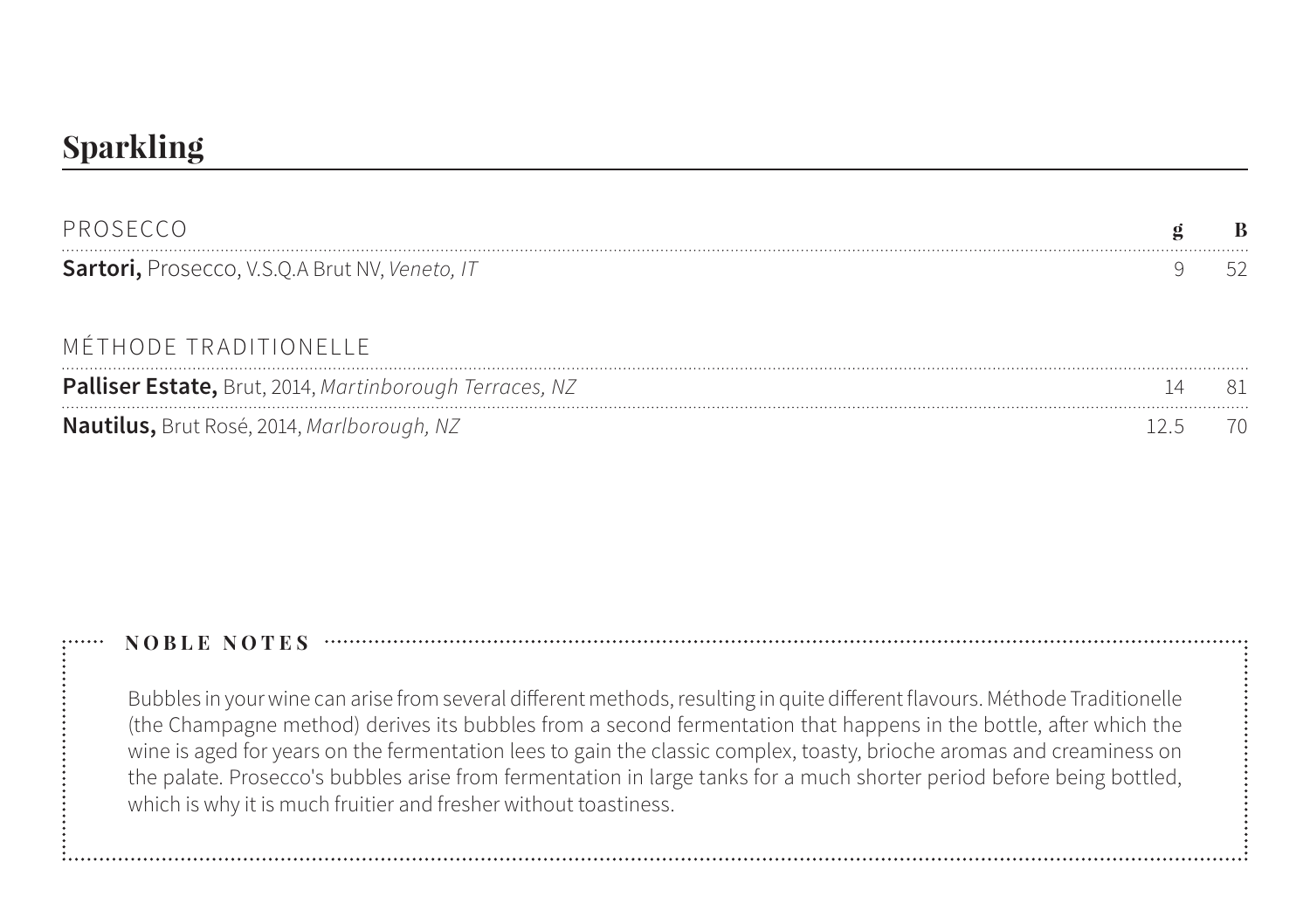| WHITE                                                                          |     |
|--------------------------------------------------------------------------------|-----|
| <b>Alphonse Mellot,</b> Domaine La Moussiere, 2014, Sancerre, Loire Valley, FR | 90  |
| Vinoptima, Ormond Reserve Gewürztraminer, 2004, Ormond, Gisborne, NZ           | 128 |

### RED

**Giesen,** Single Vineyard Selection, Ridge Block, 2013, *Marlborough*, NZ 108

### **NOBLE NOTES**

These bottles represent either rare finds of small quantities or discontinued wines from older vintages, which we have kept in the cellar. We endeavour to keep this up-to-date, but due to their limited numbers, please accept our apologies if your selection is no longer available.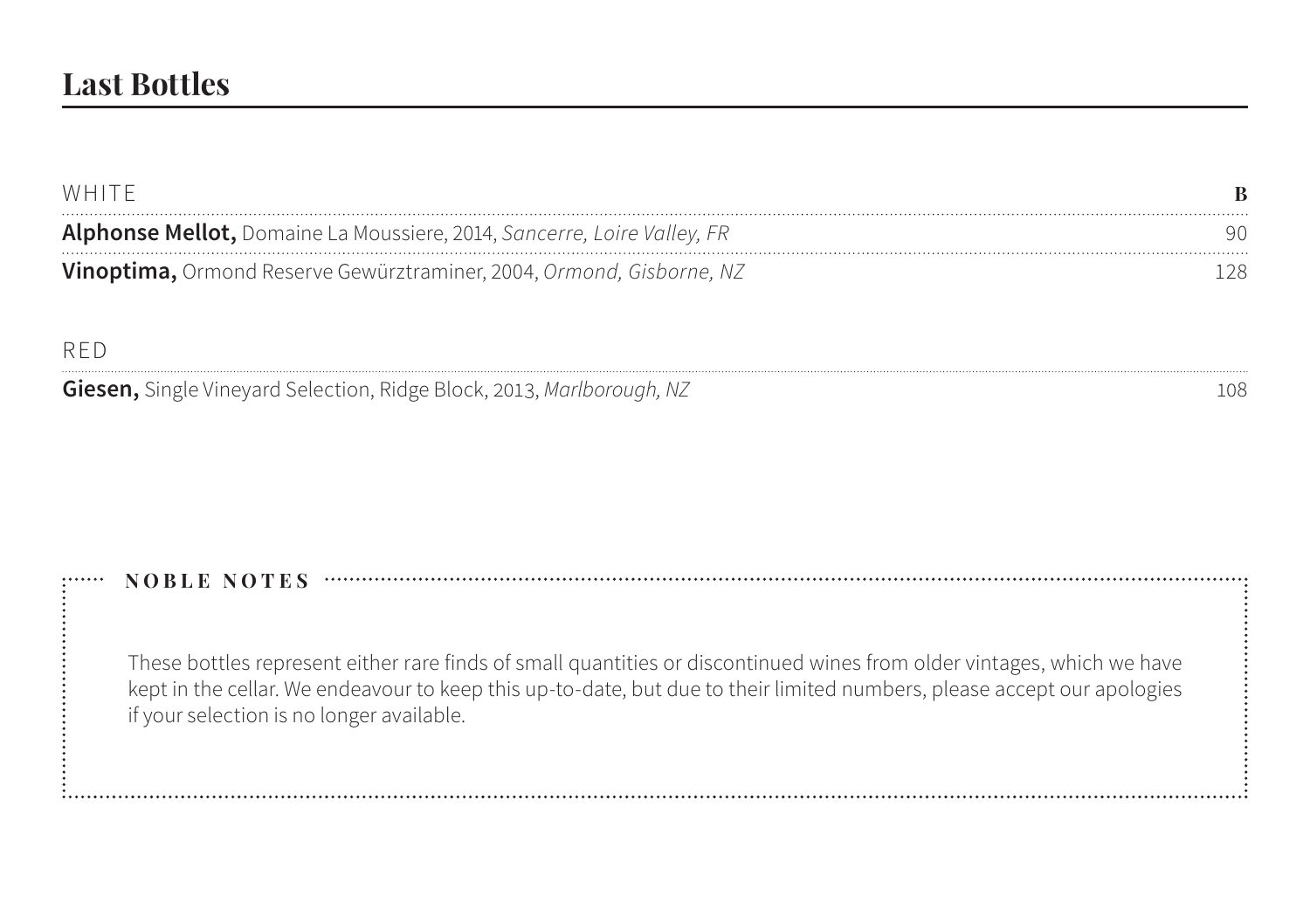|                                                                            | $\mathbf{Q}$ | $\frac{1}{2}$ g $\frac{1}{2}$ B B |  |
|----------------------------------------------------------------------------|--------------|-----------------------------------|--|
| Terras Gauda, O Rosal, Albariño/Caiño/Louero, 2016, Rías Baixas, ES        |              | 13 6.5 36 71                      |  |
| <b>Blank Canvas, Grüner Veltliner, 2013, Marlborough, NZ</b>               |              | 9 45 26 50                        |  |
| <b>Mullineux, Kloof Street, Old Vine Chenin Blanc, 2016, Swartland, ZA</b> |              | $10 \quad 5 \quad 29 \quad 55$    |  |
| Channing Daughters, Vino Bianco, 2013, Hamptons, Long Island, NY, US       |              | 16 8 45 86                        |  |

The native Austrian variety of Grüner Veltliner has become a fast favourite on winelists over the world and it's easy to see why. Grüner offers so much versality and superb drinkability. In 2013, Matt Thompson and Sophie Parker found a small parcel of excellent Grüner fruit in Marlborough and crafted a super-fine, savoury, peppery and mineral example right here in NZ. Four years old now, it is a beautifully balanced, elegant, svelte dry white in the Federspiel tradition. We highly recommend it!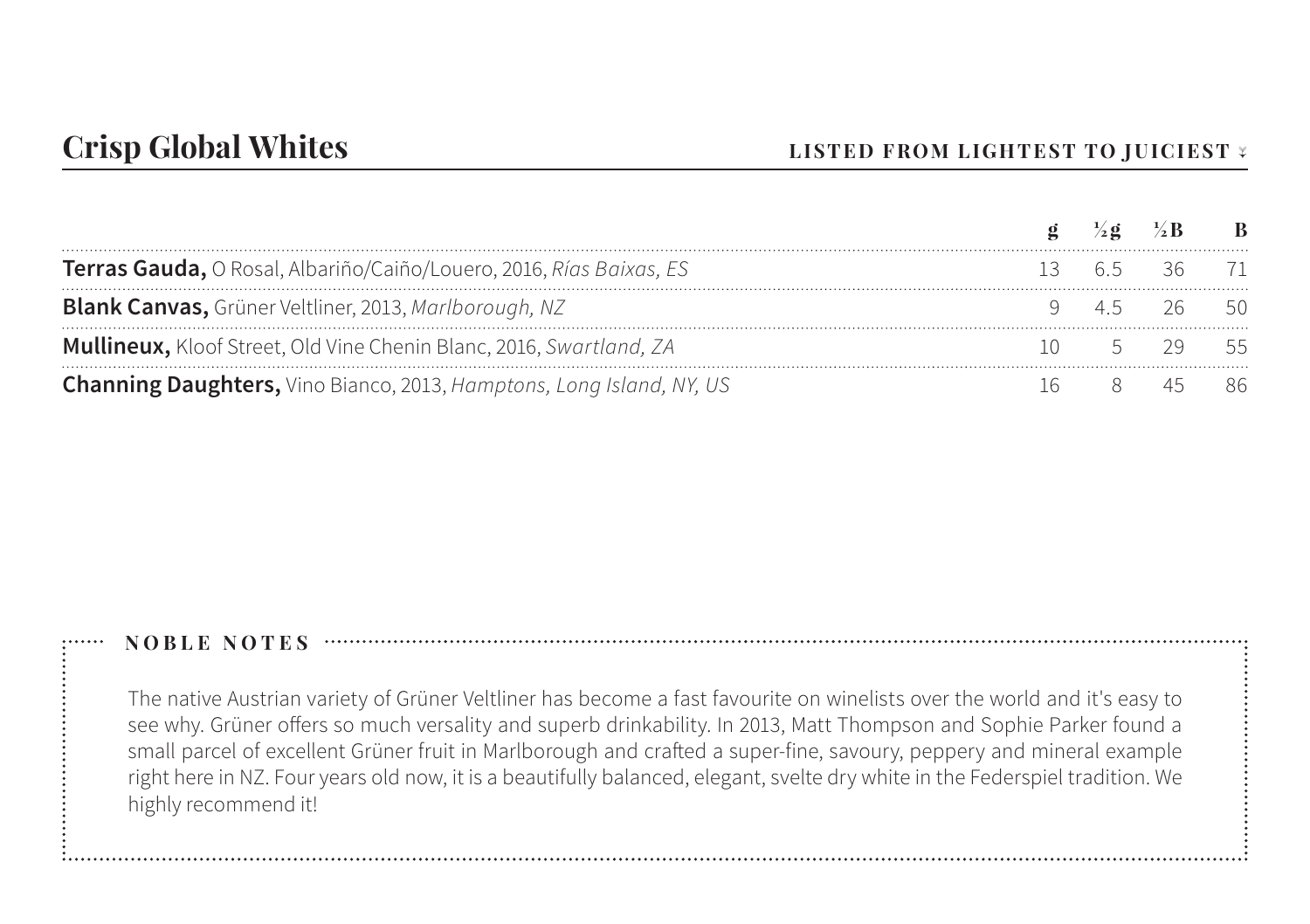| Anselmi, Capitel Foscarino, 2015, Soave, IT                                |       | 75 37 68    |    |
|----------------------------------------------------------------------------|-------|-------------|----|
| Petane Station, Viognier, 2014, Esk Valley, Hawke's Bay, NZ                |       | 115 6 32 63 |    |
| Hacienda El Ternero, Rioja Blanco, 2014, Rioja, ES                         |       | 5 29 56     |    |
| Zephyr, Gewürztraminer, 2016, Dillon's Point, Marlborough, NZ              |       | 7 35 21 39  |    |
| Gancedo, Capricho, Godello/Doña Blanca, 2015, Val de Paxariñas, Bierzo, ES | 65 33 |             | 60 |

A modern cuvée of 100% Viura from Rioja Alta, the Haciendo El Ternero shows clever oak work adding great texture and complexity. Look for some notes of almond meal, apricot danish and fresh pineapple on the nose with a fruit driven palate of poached pears, peach and vanilla. A fun alternative for Chardonnay lovers!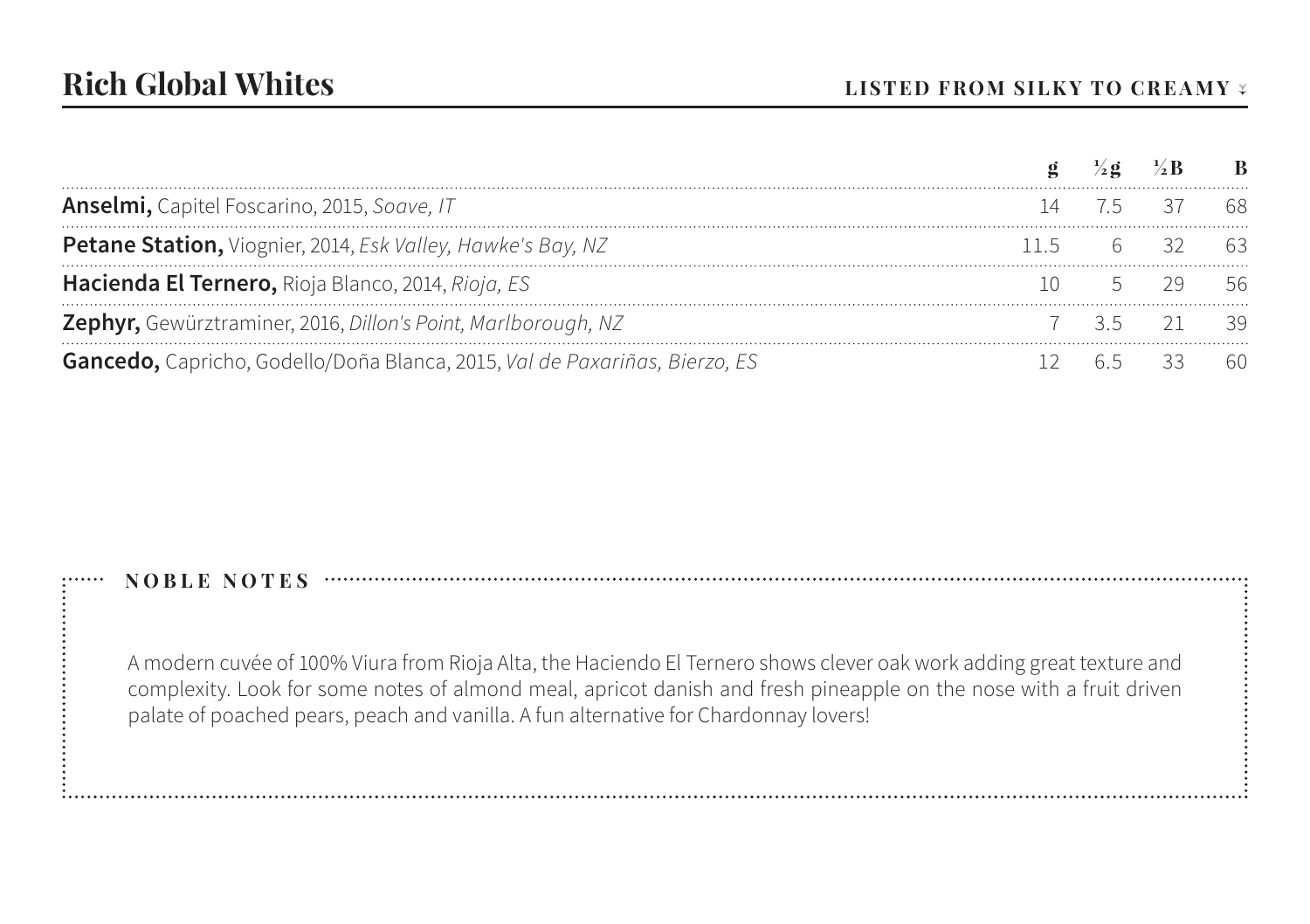|                                                                 |             | $g \frac{1}{2}g \frac{1}{2}B$ B |  |
|-----------------------------------------------------------------|-------------|---------------------------------|--|
| Arthur Metz, Anne-Laure, 2015, Alsace, FR                       |             | - - - - - 51                    |  |
| <b>Prophet's Rock,</b> 2015, Bendigo, Central Otago, NZ         | 125 7 35 69 |                                 |  |
| Markus Molitor, Bernkasteler Badstube Kabinett, 2014, Mosel, DE |             | 14.5 7.5 41 79                  |  |

Germany's Mosel Valley is home to an inimitable style of wine. Classic Mosel Riesling is the ultimate balancing act between razor-sharp cold-climate acidity, ravishing sweetness, very low alcohol with light body, yet a panoply of floral, honey and mineral flavours. Wehlener Sonnenuhr, one the world's most famous Riesling vineyards, is named after its resident stone sundial, set amongst the vines on extremely steep, terraced slate slopes which have been cultivated for centuries. This produces a wine best described as a rapier coated in honey.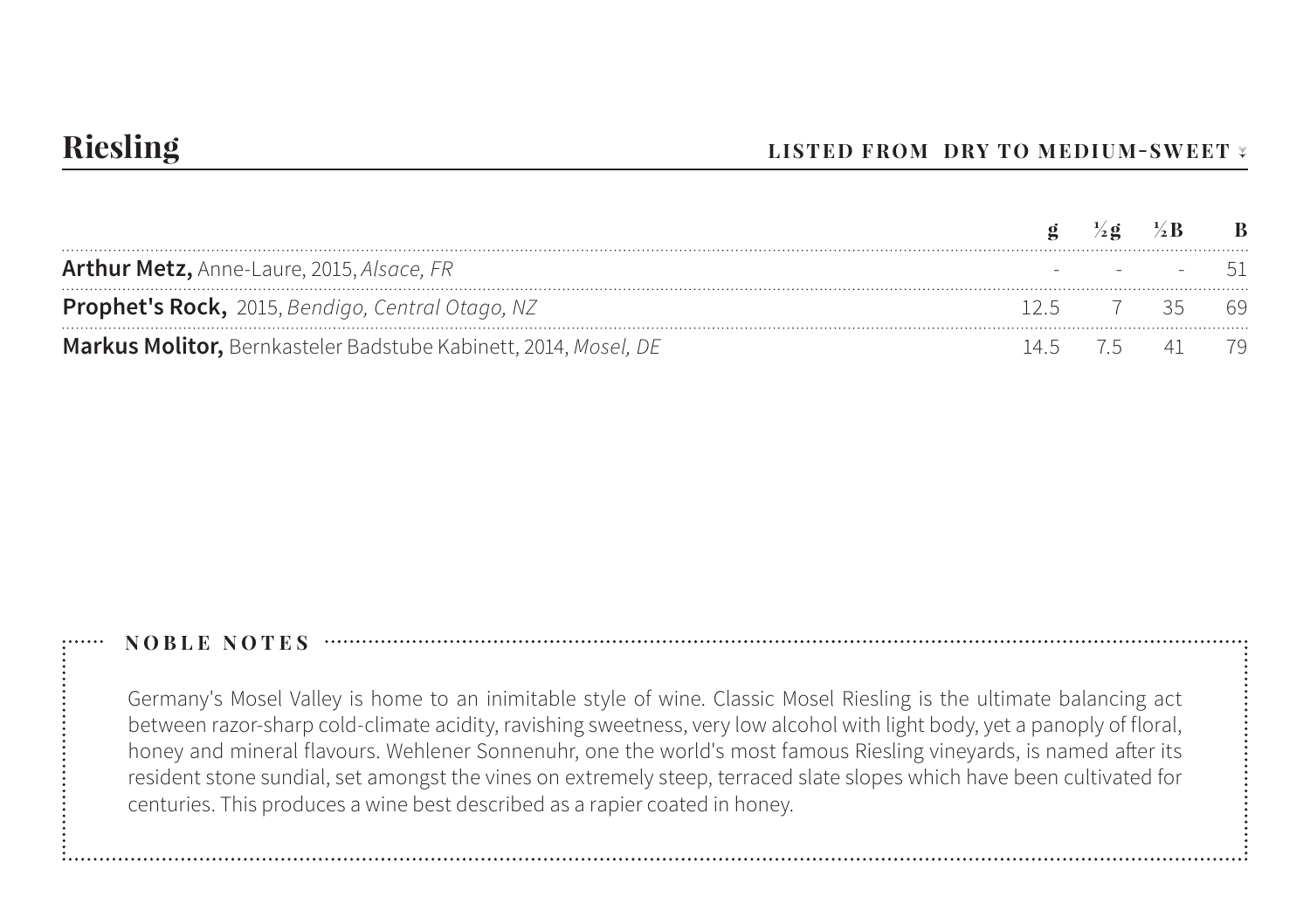| PINOT BLANC                                                       |    |     |                         | R   |
|-------------------------------------------------------------------|----|-----|-------------------------|-----|
| <b>Escarpment, Pinot Blanc, 2015, Te Muna, Martinborough, NZ</b>  | 9  | 4.5 | 26                      | 50. |
| PINOT BLANC & PINOT GRIS BLEND                                    |    |     |                         |     |
| <b>Colere,</b> Confluence, 2012, Waihopai, Marlborough            |    |     | $11 \quad 5.5 \quad 32$ | -59 |
| PINOT GRIS / PINOT GRIGIO                                         |    |     |                         |     |
| <b>Erste + Neue,</b> Pinot Grigio 'Classic', 2016, Alto-Adige, IT |    |     |                         | 49  |
| <b>Aurum Vineyard,</b> 2016, Lowburn, Central Otago, NZ           | 10 |     | 30                      | 60  |
| <b>Domaine Albert Mann, Tradition, 2015, Alsace, FR</b>           |    | 5.5 | 32                      | 63  |
| The Elder, 2015, Te Muna, Martinborough, NZ                       | 12 | 6   | 37                      | 73  |
|                                                                   |    |     |                         |     |
| <b>NOBLE NOTES</b>                                                |    |     |                         |     |

Where Pinot Gris is a lighter-skinned blue-pink mutation derived from Pinot Noir, Pinot Blanc is a green-yellow mutation derived from Pinot Gris. One step further removed from the original variety, it is less spicy, more textural and with crisp apple flavours. Think unoaked Chardonnay with a crispness, and you'll be in Pinot Blanc territory. Perfect with seafood.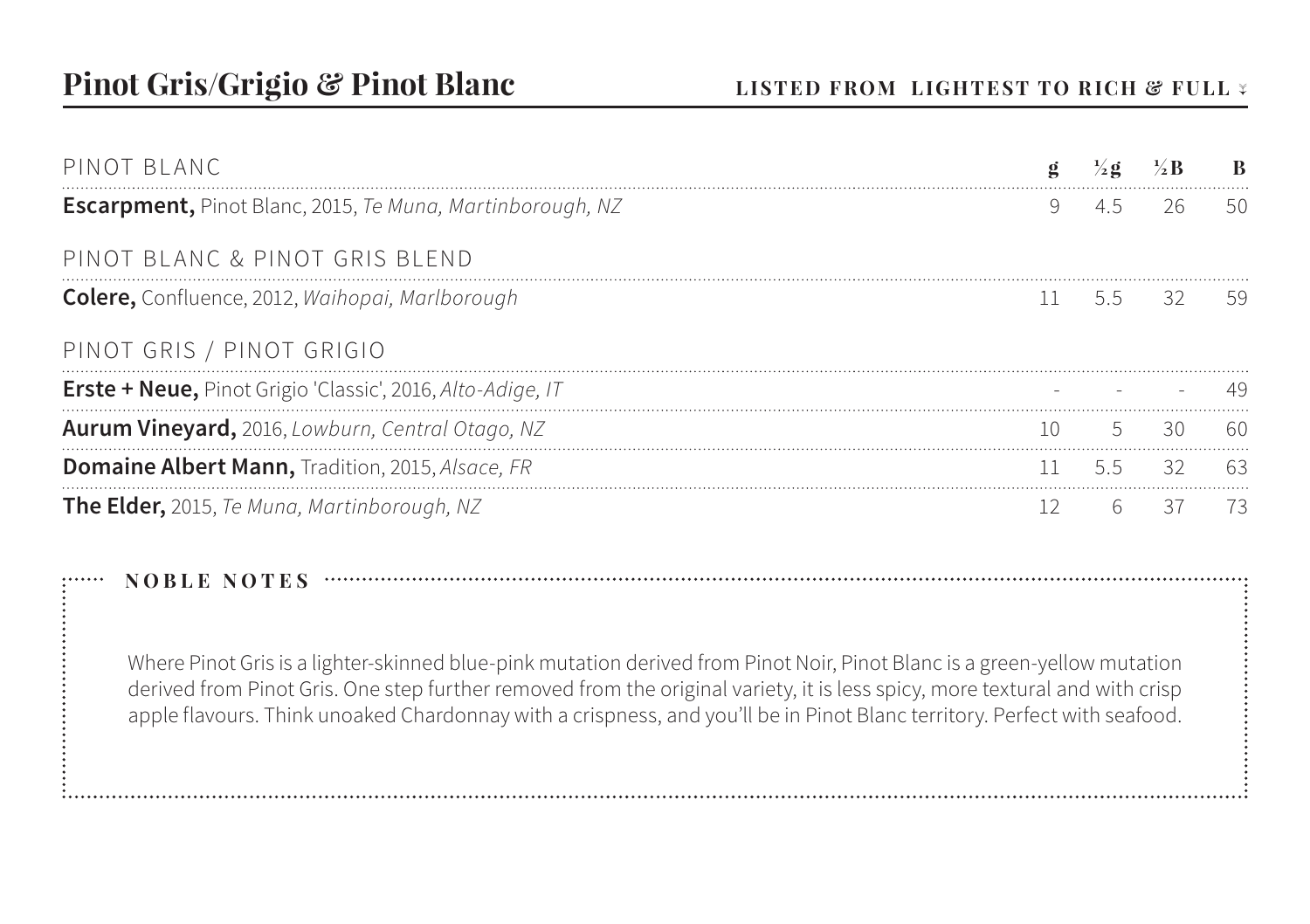| Dog Point, 2017, Marlborough, NZ                                      |  |      |
|-----------------------------------------------------------------------|--|------|
| Gérard Fiou, Sancerre, 2015, Loire, FR                                |  | - 68 |
| Craggy Range, Te Muna, 2017, Martinborough, NZ                        |  |      |
| <b>Supernatural Wine Co.,</b> The Supernatural, 2016, Hawke's Bay, NZ |  |      |
| Clos Henri, Name Me, 2013, Wairau, Marlborough, NZ                    |  |      |

The Spiritual home of New Zealand's most popular white wine variety is Central France's Loire Valley where villages like Sancerre, Pouilly Fume, Quincy and Reuilly produce some of the world's best examples of this variety. Sauvignon Blanc from the Loire sees wines with beautiful mineral lines, racy acid, citrus and soft green herbs and wonderful texture.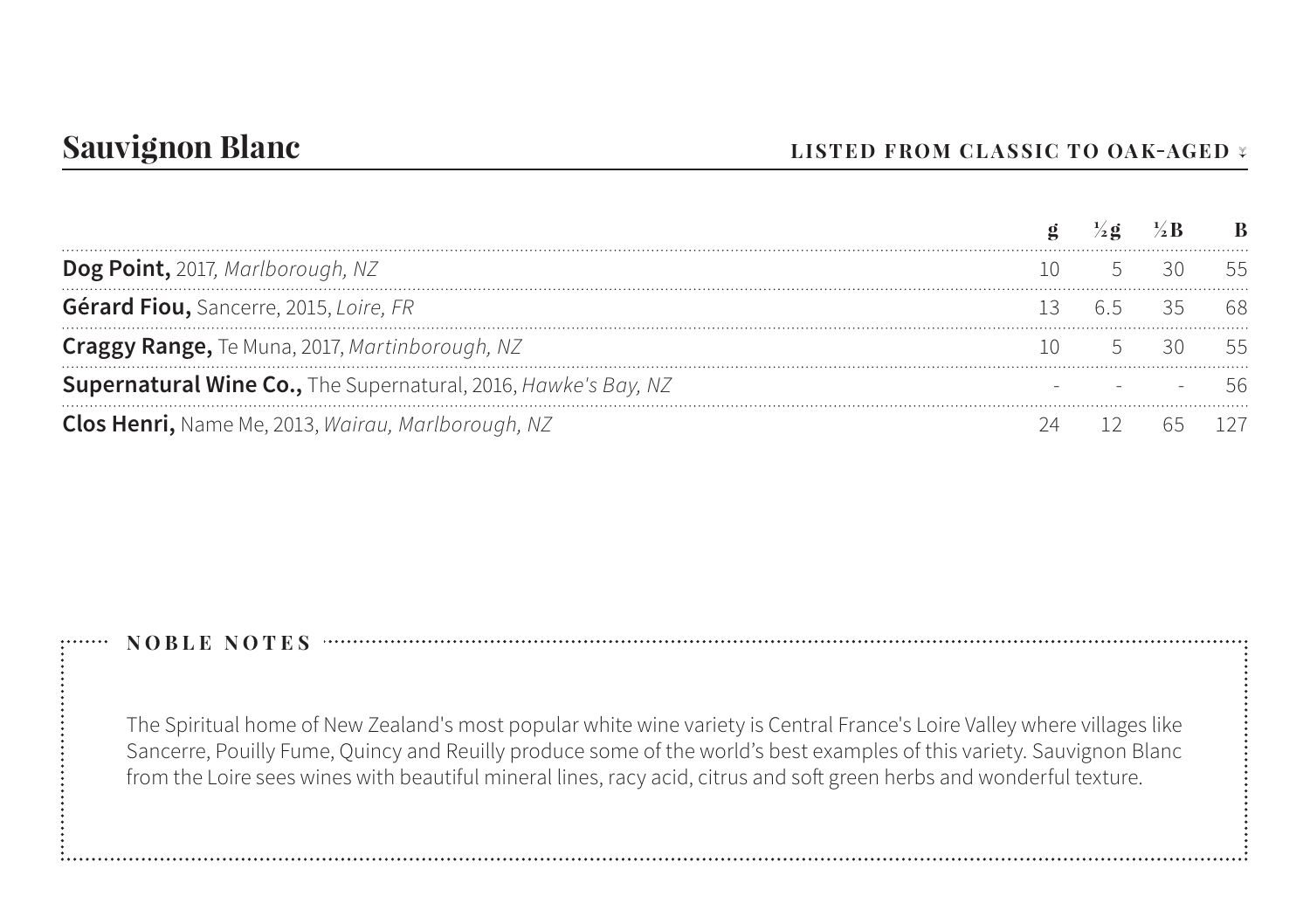# **Chardonnay LISTED FROM CRISP & MINERAL TO FULL-BODIED & OAKED ↓**

|                                                                                     |      |         | $\frac{1}{2}$ g $\frac{1}{2}$ R |     |
|-------------------------------------------------------------------------------------|------|---------|---------------------------------|-----|
| Domaine Billaud-Simon, Chablis, 2015, Burgundy, FR                                  | 16 — |         | 8 45                            |     |
| Dry River, 2016, Martinborough Terraces, NZ                                         |      | 16 8 48 |                                 | -96 |
| Greywacke, 2014, Marlborough, NZ                                                    |      |         | $135$ $7$ 39 73                 |     |
| Les Héritiers du Comte Lafon, Mâcon Milly-Lamartime, 2015, Mâconnaise, Burgundy, FR |      | 19.5 10 |                                 |     |
| Millton Vineyards, Opou Chardonnay, 2016, Manutuke, Gisborne, NZ                    |      | 12 6 34 |                                 | 63  |
| <b>Bogle,</b> 2016, Clarksburg, California, US                                      |      |         | 11 55 34 66                     |     |
| Château de Cîteaux, Les Narvaux, Meursault. 2015, Côte de Beaunem Burgundy, Fr      |      |         |                                 |     |
| Bell Hill Vineyard, 2013, Waikari, North Canterbury, NZ                             |      |         |                                 |     |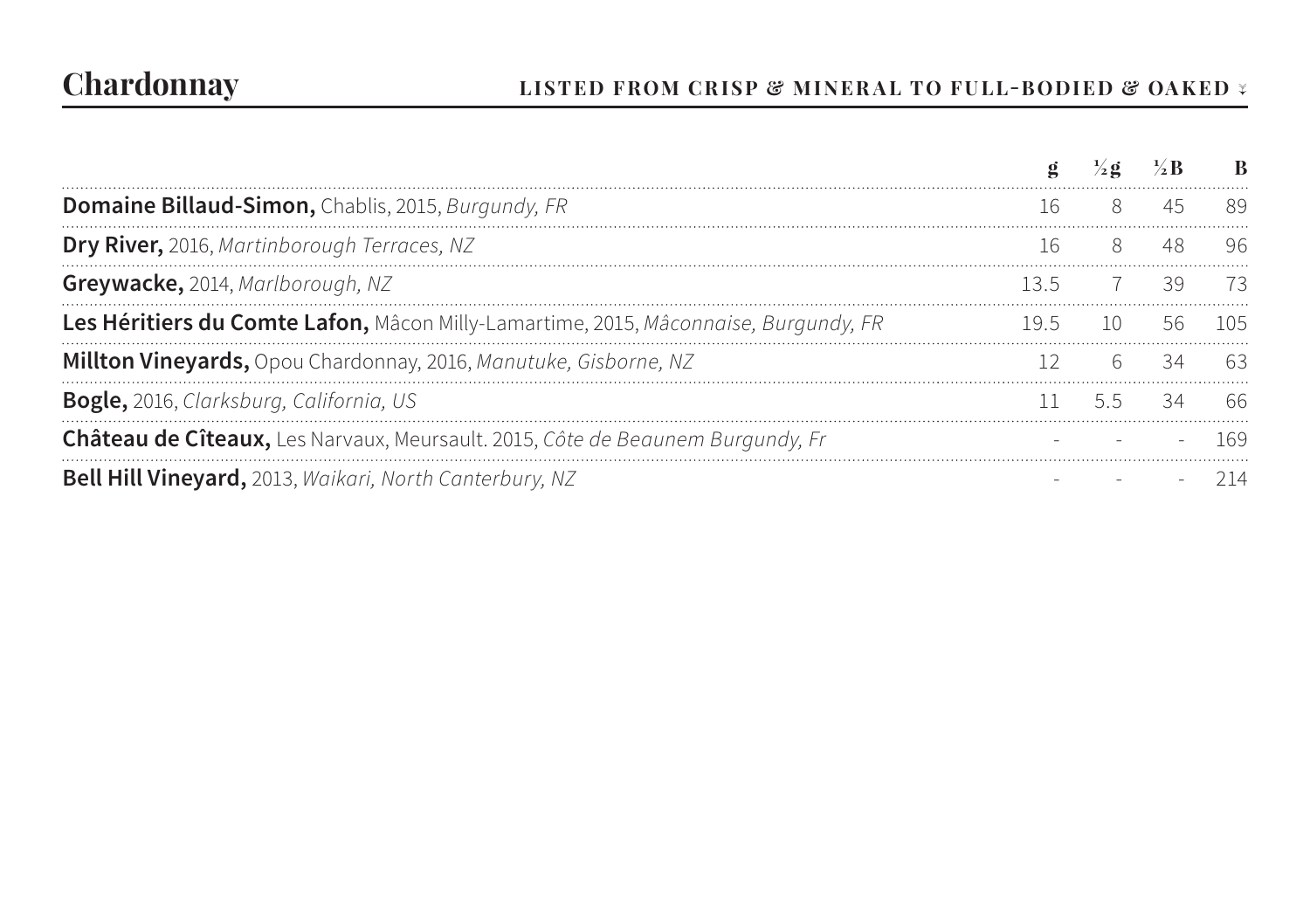## **Rosé/Orange**

| ROSE                                                                |  |    | $\mathbf{B}$ |
|---------------------------------------------------------------------|--|----|--------------|
| Quartz Reef Rosé, Pinot Noir Rosé, 2017, Bendigo, Central Otago, NZ |  |    |              |
| Fromm, Rosé, 2017, Marlborough, NZ                                  |  | 25 |              |
| ORANGE                                                              |  |    |              |
| Millton, Libiamo, Field Blend, 2015, Manutuke, Gisborne, NZ         |  |    |              |

### **NOBLE NOTES**

Orange wine is all the craze in wine bars from London to Tokyo, New York to Sydney, but what is it? Quite simply, it is white wine that has been made by fermenting on the grape skins for extended periods, much like how you would make a red wine. This results in a wine with a much darker colour, often hints of spicy oxidation, richer flavours and distinctive dry, grippy tannins usually only found in reds. Savoury and rich, they call out for food!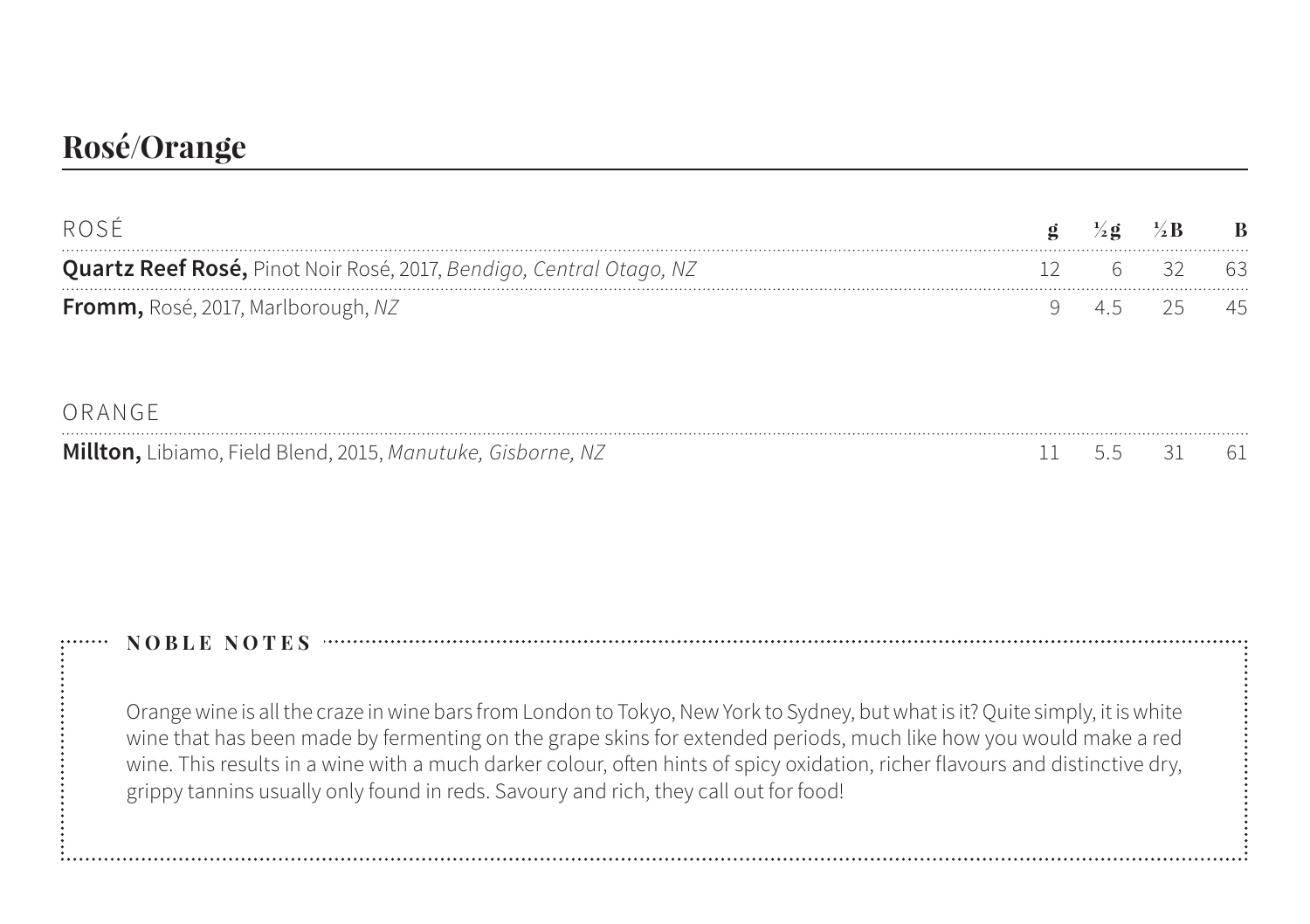|                                                                                      | $\frac{1}{2}$ g $\frac{1}{2}$ B |              | $\overline{B}$ |
|--------------------------------------------------------------------------------------|---------------------------------|--------------|----------------|
| Riondo, Valpolicella Superiore, Castelforte, 2014, Veneto, IT                        |                                 |              |                |
| Lapalu, Beaujolais-Village Vielles Vignes, 2016, Beaujolais, FR                      |                                 | 7 39 74      |                |
| Erste & Neue, 'Puntay' Kalterersee Classico Superiore, Schiava, 2015, Alto-Adige, IT |                                 | 14 7.5 38 71 |                |
| <b>Domaine Matassa, Coume de l'Olla, Rouge, 2015, Côtes Catalanes, FR</b>            |                                 | 7 38 73      |                |

The region of Beaujolais offers a myriad of stylistic iterations of the Gamay grape, from the powerful and finessed to the juicy and perfumed. With low tannin and opulent fruit, the latter style can offer an excellent alternative to a rich white or rosé. For a bit of palate rejuvenation, opt for the Lapalu 2016 chilled. The cooler temperature focuses the fruit and structure, and makes it terrific for food matching.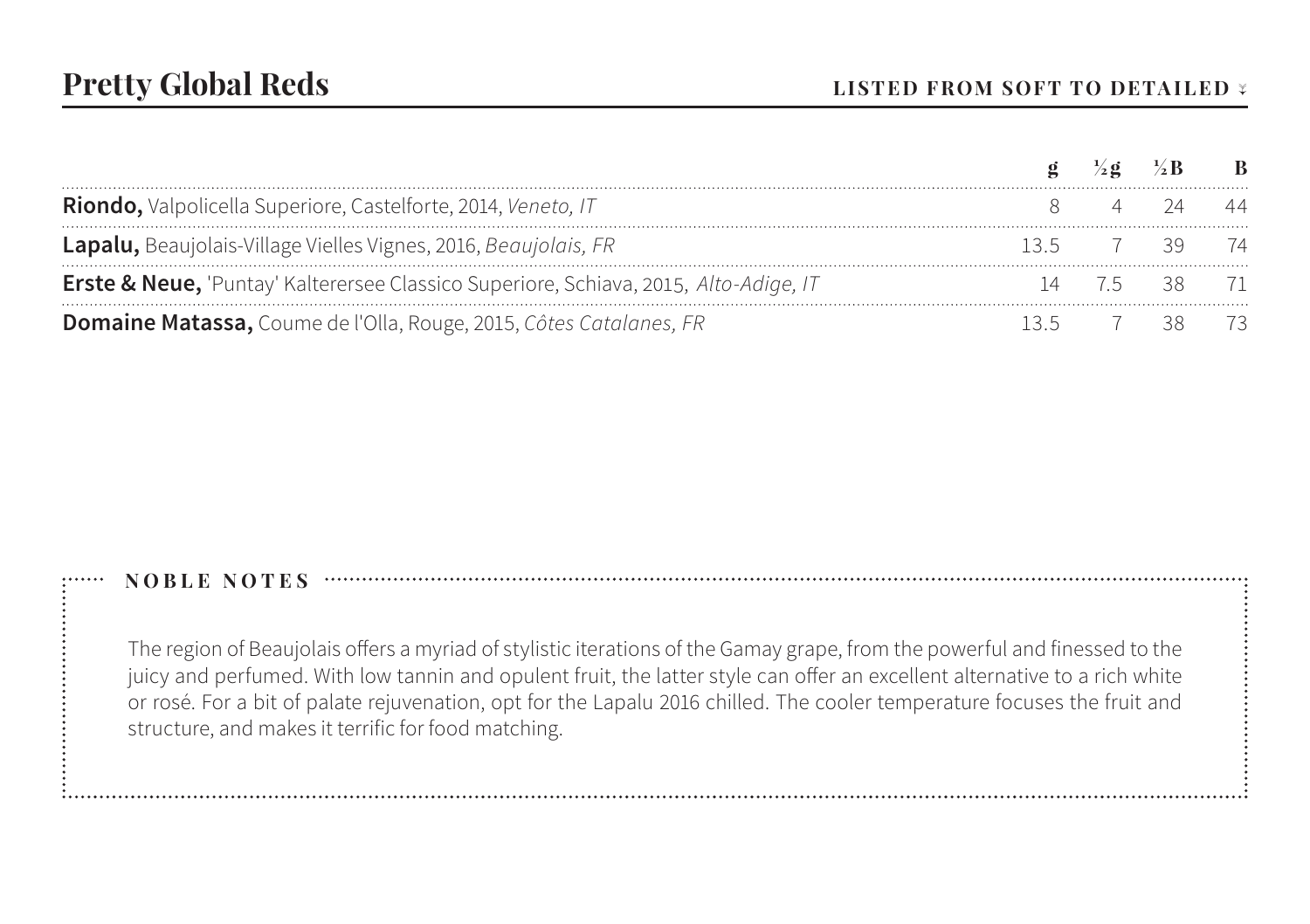|                                                                           |  | $\frac{1}{2}$ <b>g</b> $\frac{1}{2}$ <b>B B</b> |  |
|---------------------------------------------------------------------------|--|-------------------------------------------------|--|
| Arianna Occhipinti, SP68, Frappato/Negroamaro, 2016, Vittoria, Sicily, IT |  |                                                 |  |
| Lopez Heredia de Viña Tondonia, Viña Cubillo, Crianza, 2007, Rioja, ES    |  | 3 65 37 71                                      |  |
| Sottimano, Pairolero, Barbera d'Alba, 2015, Piemonte, IT                  |  | 16 85 44 83                                     |  |
| Terrazas de los Andes, Reserva, Malbec, 2015, Mendoza, AR                 |  |                                                 |  |
| Seghesio, Sonoma Zinfandel, 2014, Sonoma Valley, California, US           |  | 85 48 93                                        |  |
| Argiano, Brunello di Montalcino, 2011, Tuscany, IT                        |  | 12 70 1                                         |  |

Terrazas de los Andes Reserva is a classic example of Malbec from Argentina's renowned Mendoza region, nestled in the foothills of the Andes. Concentrated dark fruits of plum and blackberry are in abundance on the palate, coated with sandy tannins. On the nose fresh cracked black pepper, violet and cassis spring out of the glass. Perfect with a steak!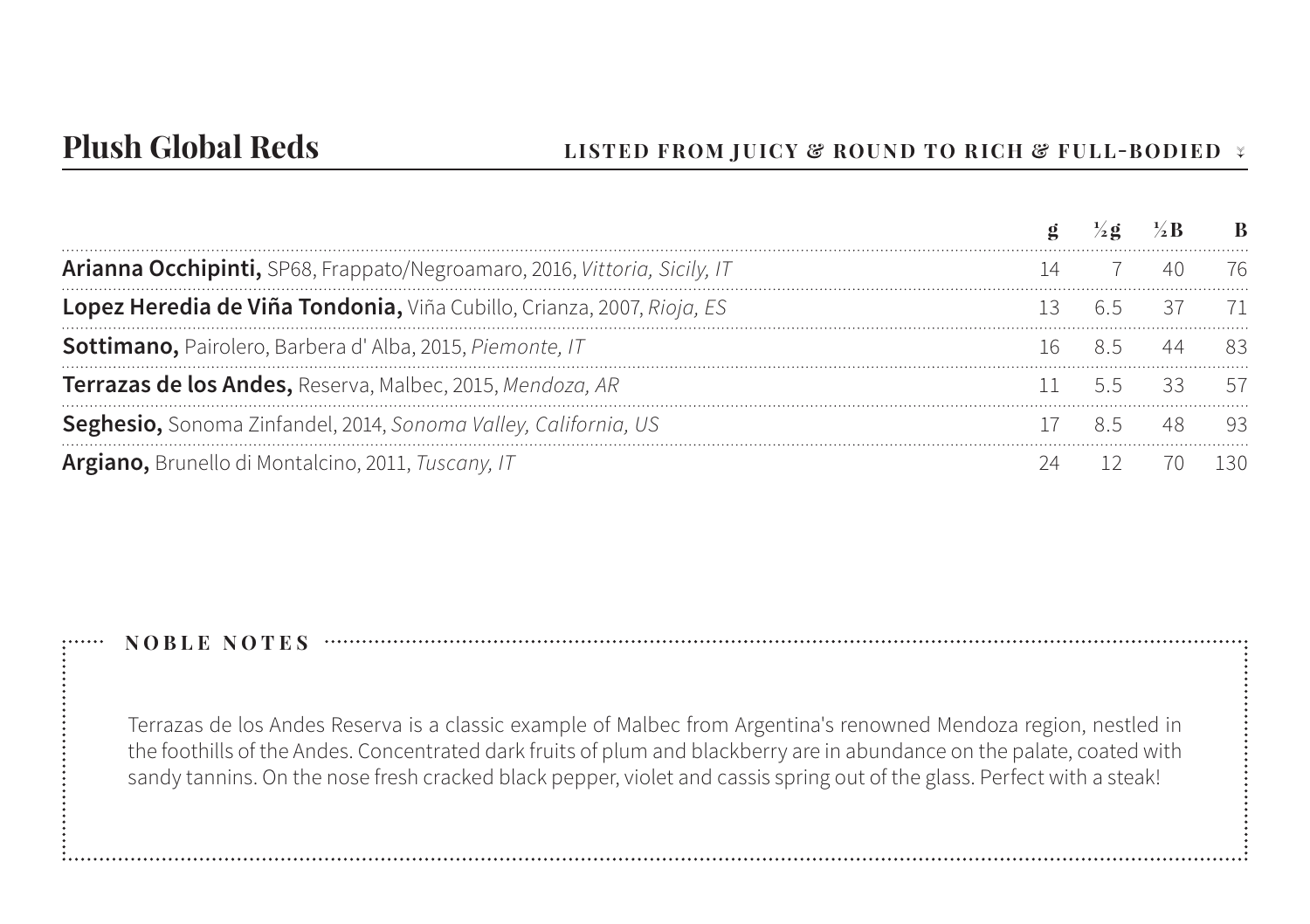|                                                                                      |             |        | <sup>R</sup> |
|--------------------------------------------------------------------------------------|-------------|--------|--------------|
| Peregrine, 2014, Central Otago, NZ                                                   | 16 8 45     |        |              |
| Rippon, Rippon Mature Vine, 2013, Wanaka, Central Otago, NZ                          |             | 66.    |              |
| Pyramid Valley, Calrossie Vineyard, 2015, Marlborough, NZ                            | 17 85 48 90 |        |              |
| Greystone, 2015, Waipara, North Canterbury, NZ                                       | 16 8 44 82  |        |              |
| Cristom, Mount Jefferson, 2014, Willamette, OR, US                                   |             |        | -99          |
| Chantal Lescure, Clos des Topes Bizot, 2014, Côte de Beaune, Burgundy, FR            |             |        |              |
| Ata Rangi, 2015, Martinborough, NZ                                                   | 145         | 80 150 |              |
| <b>Domaine Drouhin-Laroze,</b> Gevrey-Chambertin, 2014, Côtes de Nuits, Burgundy, FR |             |        |              |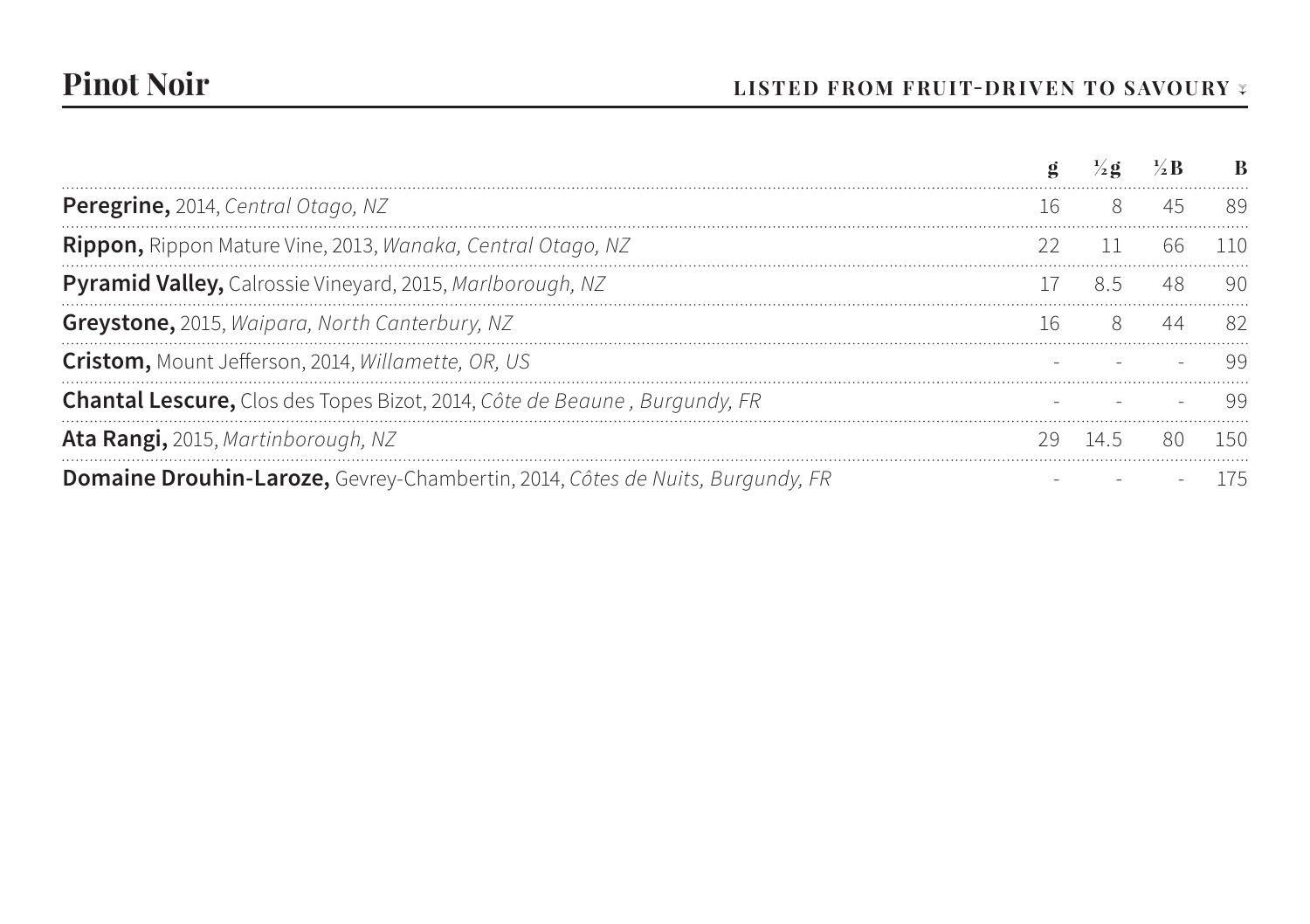| Château Blaignan, 2012, Médoc, Bordeaux, FR                                |  |             |  |
|----------------------------------------------------------------------------|--|-------------|--|
| Santa Ana, La Mascota, 2012, Mendoza, AR                                   |  | 5 29 55     |  |
| Kidnapper Cliffs, Cabernet Merlot, 2013, Gimblett Gravels, Hawke's Bay, NZ |  |             |  |
| Te Mata, Awatea, 2016, Hawke's Bay, NZ                                     |  | 13 65 38 71 |  |
| Tenuta Moraia, Gattabuia, 2013, Bolgheri, Tuscany, IT                      |  | 6 34 62     |  |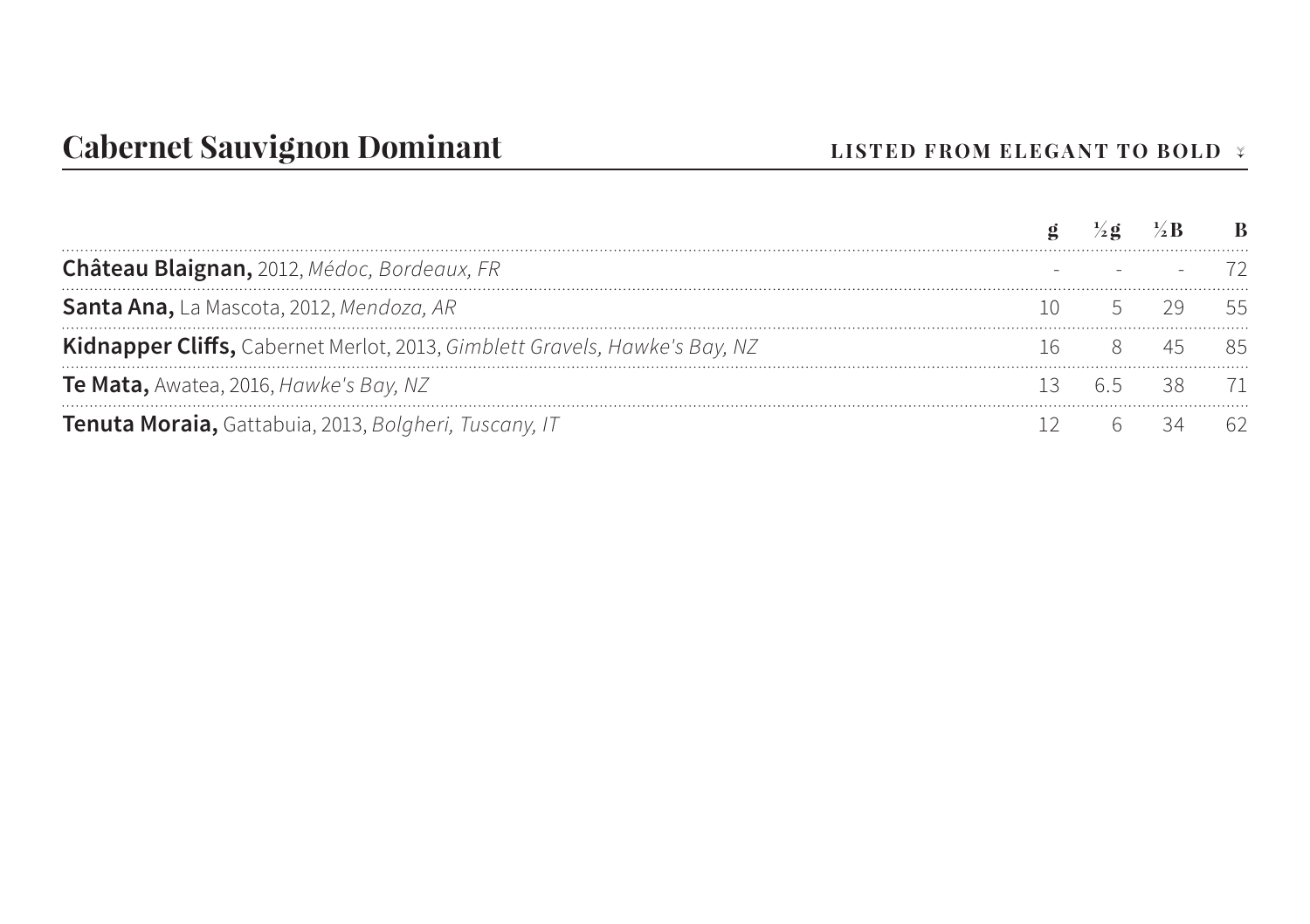| <b>Mosse,</b> Bois-Rouge, 2015, Anjou, Loire, FR                             |  |          |  |
|------------------------------------------------------------------------------|--|----------|--|
| Château Chapelle Maillard, 2015, Bordeaux, FR                                |  |          |  |
| The Gabion, 'Rachel's Block' Cabernet Franc/Merlot, 2010, Matakana, NZ       |  | 40.      |  |
| Gillman, Cabernet Franc/Merlot/Malbec, 2011, Matakana, NZ                    |  | $ -$ 133 |  |
| Château De La Cour, Merlot/Cabernet Franc, 2012, Saint-Émilion, Bordeaux, FR |  |          |  |
| William Murdoch, Merlot/Malbec, 2010, Hawke's Bay, NZ                        |  | 30 55    |  |
| <b>Church Road, TOM, Merlot/Cabernet Sauvignon, 2014, Hawke's Bay, NZ</b>    |  |          |  |

Cabernet Franc often gets overlooked alongside its more famous bedfellows Cabernet Sauvignon and Merlot but it is widely planted across the world and produces wines full of heady strawberry and cedar aromatics, fine structure and supple tannins.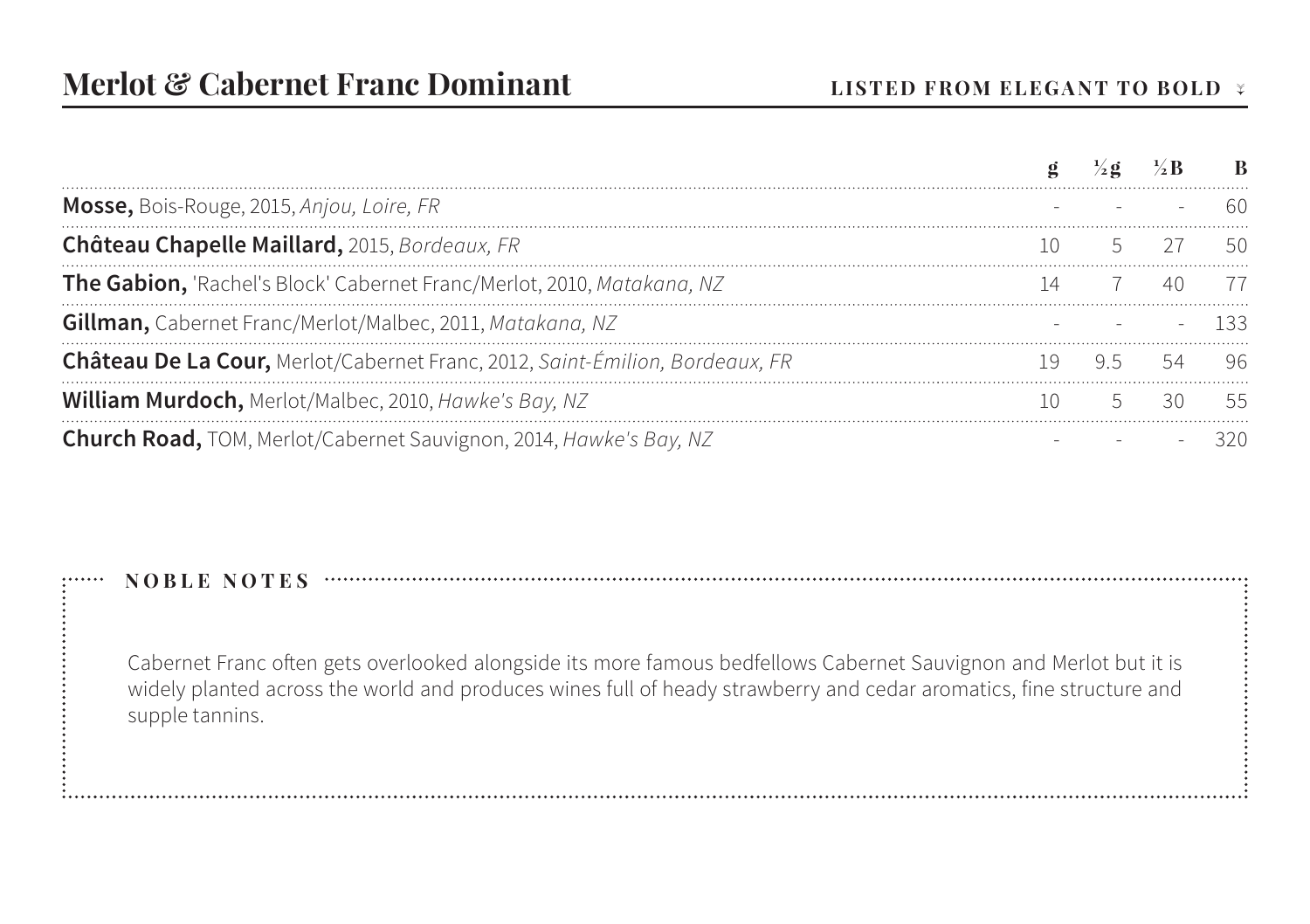|                                                                                         |      | $\mathbf{g} = \frac{1}{2}\mathbf{g} = \frac{1}{2}\mathbf{B}$ | $\mathbf{B}$ |
|-----------------------------------------------------------------------------------------|------|--------------------------------------------------------------|--------------|
| Château des Tours, Côtes-du-Rhône, Reserve, 2012, Rhône, FR                             |      | - - - 125                                                    |              |
| A Tribute to Grace, Santa Barbara Country Grenache, 2015, Santa Barbara, California, US | - 18 | 9 50 98                                                      |              |
| Clos St.-Jean, Châteauneuf-du-pape, 2012, Rhône, FR                                     |      | $   134$                                                     |              |

Most recognised as contributing to the famous blends of the Southern Rhône and some of Spain's greatest wines, Grenache gifts gorgeous bright and crunchy red fruits, spice and juiciness. Mourvèdre on the other hand plays a more savoury role with wines full of rustic, leathery spice, dried herbs and dark fruits aromatics, fine structure and supple tannins. They are wines with a serious side but also a flirtatious edge.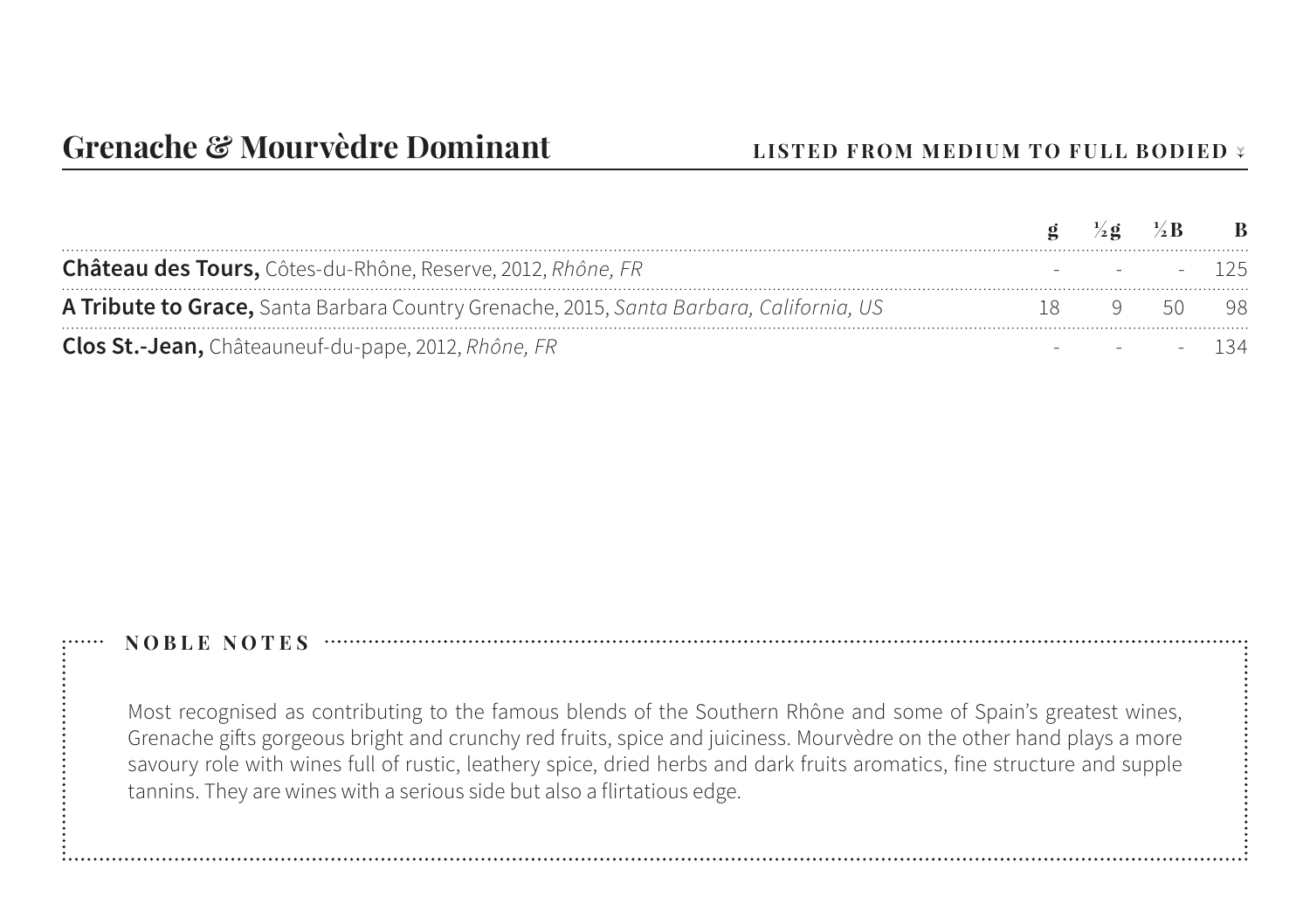|                                                                                       |  | $\mathbf{B}$ |
|---------------------------------------------------------------------------------------|--|--------------|
| Cypress Wines, Terraces Syrah, 2013, Roy's Hill, Hawke's Bay, NZ                      |  |              |
| Molly Dooker, The Boxer Shiraz, 2016, McLaren Vale & Langhorne Creek, SA, AU          |  |              |
| John Duval, Entity Shiraz, 2015, Barossa Valley, SA, AU                               |  | $-119$       |
| Romaneaux-Destezet (Hervé Souhaut), Sainte Epine, 2016, St Joseph, Northern Rhône, FR |  |              |
| Cedalion, Sam Harrop, Syrah, 2014, Waiheke Island, NZ                                 |  |              |
| Jean-Michel Stephan, Côte Rôtie Coteaux de Tupin, 2014, Northern Rhône, FR            |  |              |

Syrah and Shiraz are the same grape variety. Syrah cuttings were taken from the hills of Hermitage in the Northern Rhône of France to South Australia where it was given a new name. Eventually a new style of wine emerged. Classically, "cool-climate" Syrah is perfumed with hints of white pepper, whereas Shiraz is rich and sweet with black pepper.